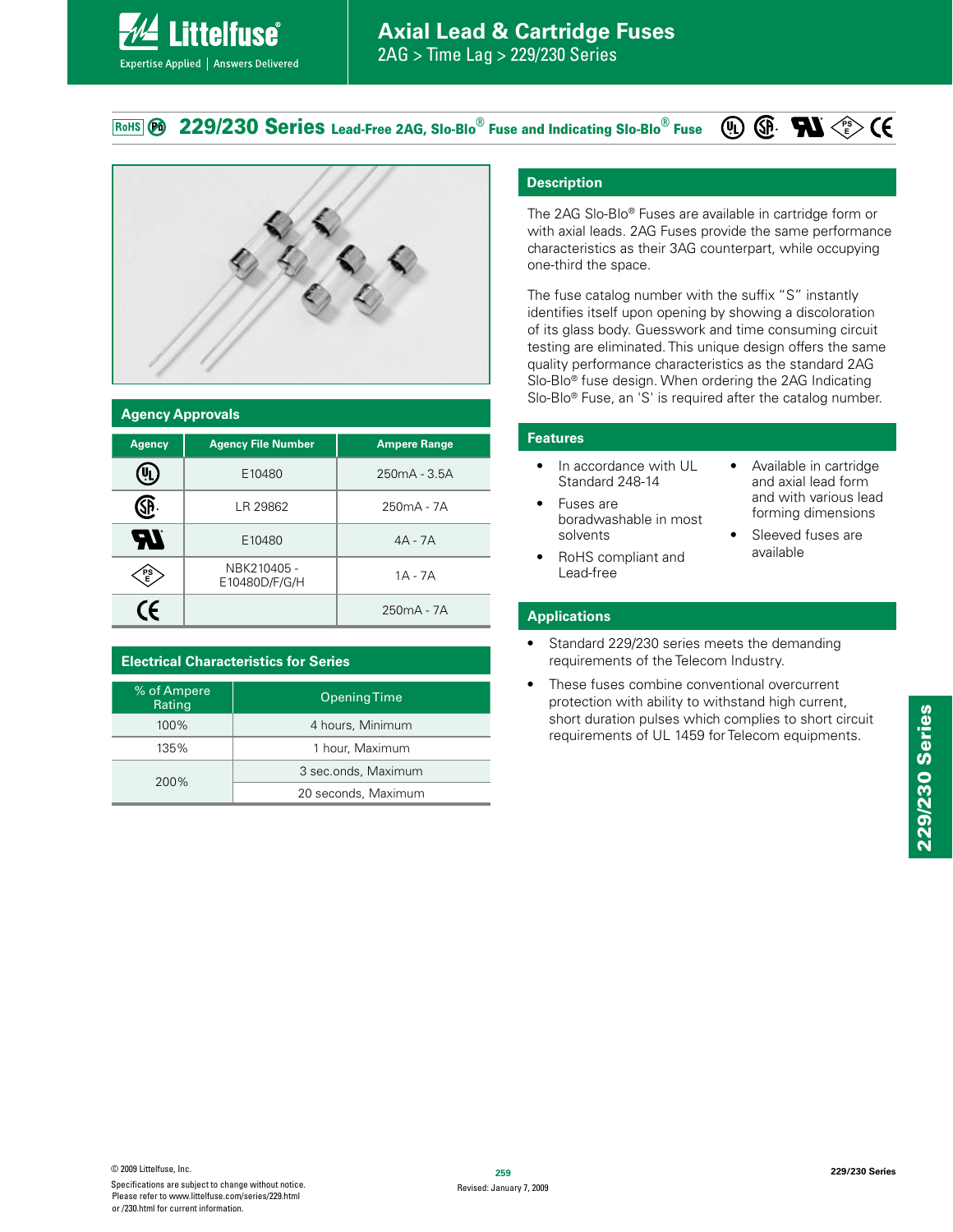#### **Interproduced Avan Exists Protection Axial Lead & Cartridge Fuses Axial Lead & Cartridge Fuses**

229/230 Series "(5JNF-BH4FSJFT



| <b>Electrical Characteristic Specification by Item</b> |                   |               |                                           |                      |                                                        |                         |          |            |          |             |
|--------------------------------------------------------|-------------------|---------------|-------------------------------------------|----------------------|--------------------------------------------------------|-------------------------|----------|------------|----------|-------------|
|                                                        | Ampere<br>Voltage |               |                                           | <b>Nominal Cold</b>  | <b>Nominal</b>                                         | <b>Agency Approvals</b> |          |            |          |             |
| Amp<br>Code                                            | Rating<br>(A)     | Rating<br>(V) | Interrupting<br>Rating                    | Resistance<br>(Ohms) | <b>Melting</b><br>1 <sup>2</sup> t(A <sup>2</sup> sec) | (U)                     | ŖI       | ∕PS<br>∖€∕ | <b>⊕</b> | CE          |
| .250                                                   | 0.25              | 250           |                                           | 2.4300               | 0.216                                                  | $\times$                |          |            | X        | $\times$    |
| .350                                                   | 0.35              | 250           |                                           | 1.3100               | 0.490                                                  | $\mathsf X$             |          |            | X        | $\mathsf X$ |
| .375                                                   | 0.375             | 250           | 35A@250Vac                                | 1.1685               | 0.580                                                  | $\times$                |          |            | X        | $\mathsf X$ |
| .500                                                   | 0.5               | 250           | 10KA@125Vac                               | 0.6935               | 1.16                                                   | $\times$                |          |            | $\times$ | $\times$    |
| .600                                                   | 0.6               | 250           | 10KA@125Vdc<br>80A@310Vac                 | 0.4805               | 1.75                                                   | $\times$                |          |            | $\times$ | $\times$    |
| .750                                                   | 0.75              | 250           |                                           | 0.3430               | 2.95                                                   | $\times$                |          |            | $\times$ | $\times$    |
| .800                                                   | 0.8               | 250           |                                           | 0.3060               | 3.45                                                   | $\times$                |          |            | X        | $\times$    |
| 001.                                                   | $\mathbf{1}$      | 250           |                                           | 0.2120               | 5.64                                                   | X                       |          | X          | X        | $\mathsf X$ |
| 1.25                                                   | 1.25              | 250           |                                           | 0.1460               | 9.80                                                   | $\times$                |          | X          | $\times$ | $\times$    |
| 01.5                                                   | 1.5               | 250           | 100A@250Vac                               | 0.1077               | 15.0                                                   | X                       |          | $\times$   | X        | $\times$    |
| 002.                                                   | 2                 | 250           | 10KA@125Vac                               | 0.0698               | 30.0                                                   | $\times$                |          | X          | $\times$ | $\times$    |
| 2.25                                                   | 2.25              | 250           | 10KA@125Vdc<br>80A@310Vac                 | 0.0567               | 39.0                                                   | $\mathsf X$             |          | X          | X        | $\mathsf X$ |
| 02.5                                                   | 2.5               | 250           |                                           | 0.0502               | 50.0                                                   | $\times$                |          | $\times$   | $\times$ | $\times$    |
| 003.                                                   | 3                 | 250           |                                           | 0.0383               | 77.0                                                   | $\times$                |          | $\times$   | X        | $\mathsf X$ |
| 03.5                                                   | 3.5               | 250           | 100A@250Vac<br>10KA@125Vac<br>10KA@125Vdc | 0.0312               | 110.0                                                  | $\times$                |          | X          | $\times$ | $\mathsf X$ |
| 004.                                                   | $\overline{4}$    | 125           |                                           | 0.0258               | 148.0                                                  |                         | $\times$ | $\times$   | $\times$ | $\times$    |
| 005.                                                   | 5                 | 125           | 400A@125Vac                               | 0.0186               | 267                                                    |                         | $\times$ | $\times$   | $\times$ | $\mathsf X$ |
| 006.                                                   | 6                 | 125           | 400A@125Vdc                               | 0.0141               | 380                                                    |                         | X        | $\times$   | $\times$ | $\times$    |
| 007.                                                   | $\overline{7}$    | 125           |                                           | 0.0116               | 464                                                    |                         | $\times$ | $\times$   | $\times$ | $\mathsf X$ |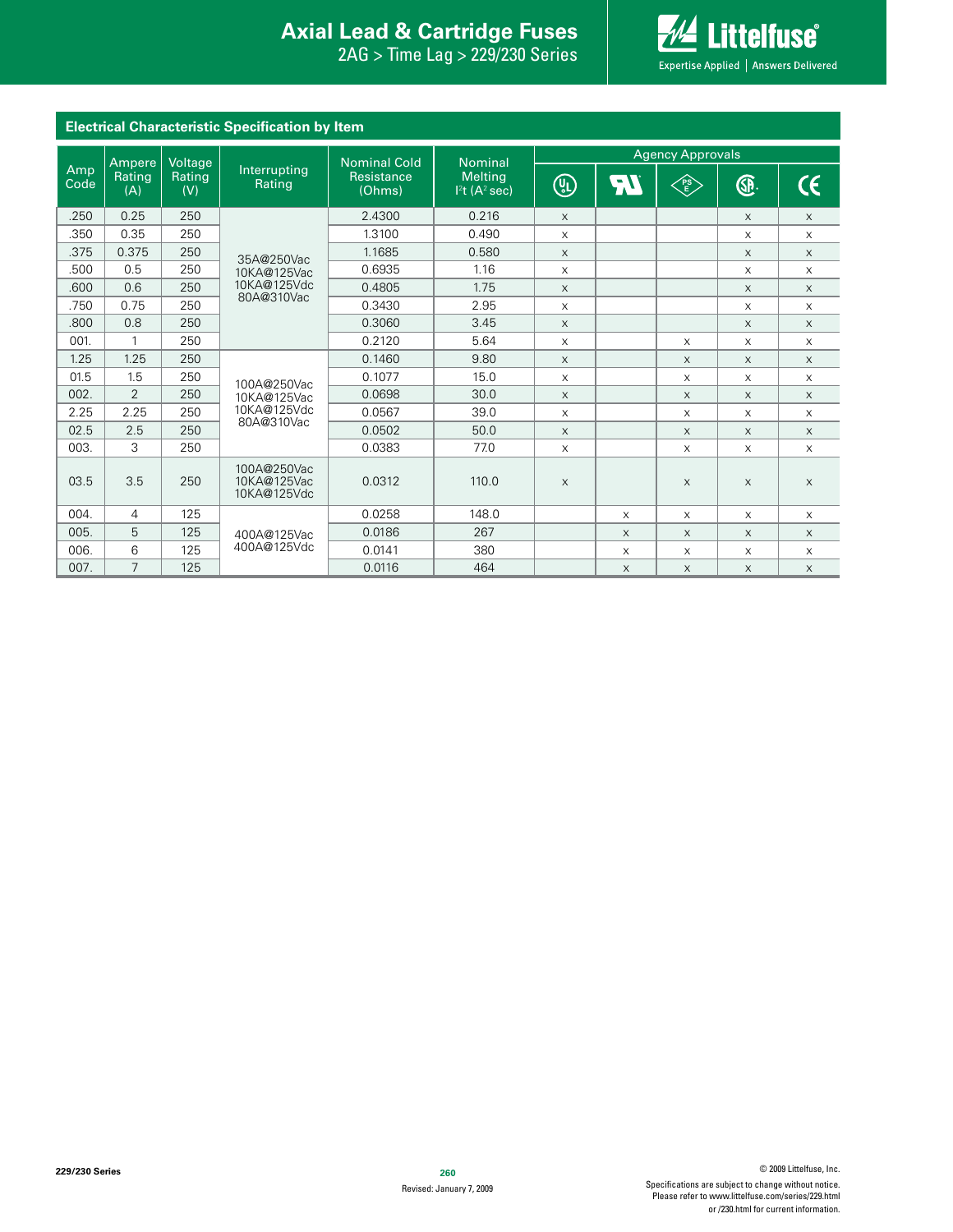#### **Description**

Standard 229 and 230 Series Slo-Blo fuses meet the demanding requirements of the Telecom industry. These fuses combine conventional overcurrent protection with the ability to withstand high current, short duration pulses. These fuses comply with the short circuit requirements of UL 1459 for telephone equipment. Insulating sleeve option available.

#### **Features**

In accordance with underwriter's Laboratories Standard UL 248-14.

Fuses are boardwashable in most solvents.

Available in cartridge and axial lead from and with various lead forming dimensions.

RoHS compliant and lead-free.

Available in ratings from 250mA to 1.25A.

#### **Applications**

Used for the telecom industry.

#### **Surge Withstand Specificatons**

**Peak Withstand Current(lp):** These fuses will withstand 50 repetitions of a double exponential impulse wave having peak currents(lp) and peak voltages as listed.

| Amp Code | <b>Ampere Rating</b><br>(A) | Interrupting<br>Rating                               | <b>Nominal Cold</b><br>Resistance<br>(Ohms) | <b>Nominal</b><br><b>Melting</b><br>1 <sup>2</sup> t(A <sup>2</sup> sec) | $10 \times 160$ µs<br>1500V | $10 \times 560$ µs<br>800V | $10 \times 1000$ µs<br>1000V |
|----------|-----------------------------|------------------------------------------------------|---------------------------------------------|--------------------------------------------------------------------------|-----------------------------|----------------------------|------------------------------|
| .250     | 0.25                        |                                                      | 2.4300                                      | 0.216                                                                    | 23.0A                       | 16.6A                      | 12.4A                        |
| .350     | 0.35                        | 60A@600Vac<br>40A@600Vac<br>7A@600Vac<br>2.2A@600Vac | 1.3100                                      | 0.490                                                                    | 34.0A                       | 25.8A                      | 19.3A                        |
| .375     | 0.375                       |                                                      | 1.1685                                      | 0.580                                                                    | 40.0A                       | 25.4A                      | 19.0A                        |
| .500     | 0.5                         |                                                      | 0.6935                                      | 1.16                                                                     | 60.0A                       | 37.7A                      | 28.2A                        |
| .600     | 0.6                         |                                                      | 0.4805                                      | 1.75                                                                     | 71.0A                       | 47.2A                      | 35.3A                        |
| .750     | 0.75                        |                                                      | 0.3430                                      | 2.95                                                                     | 91.0A                       | 65.5A                      | 49.0A                        |
| .800     | 0.8                         |                                                      | 0.3060                                      | 3.45                                                                     | 104.0A                      | 68.9A                      | 51.6A                        |
| 001.     |                             |                                                      | 0.2120                                      | 5.64                                                                     | 130A                        | 88.6A                      | 66.3A                        |
| 1.25     | $1.25*$                     |                                                      | 0.1460                                      | 9.80                                                                     | 162.0A                      | 118.1A                     | 100.0A                       |

\* 500A peak, 2500V, 2 x 10 microseconds, 20 repetitions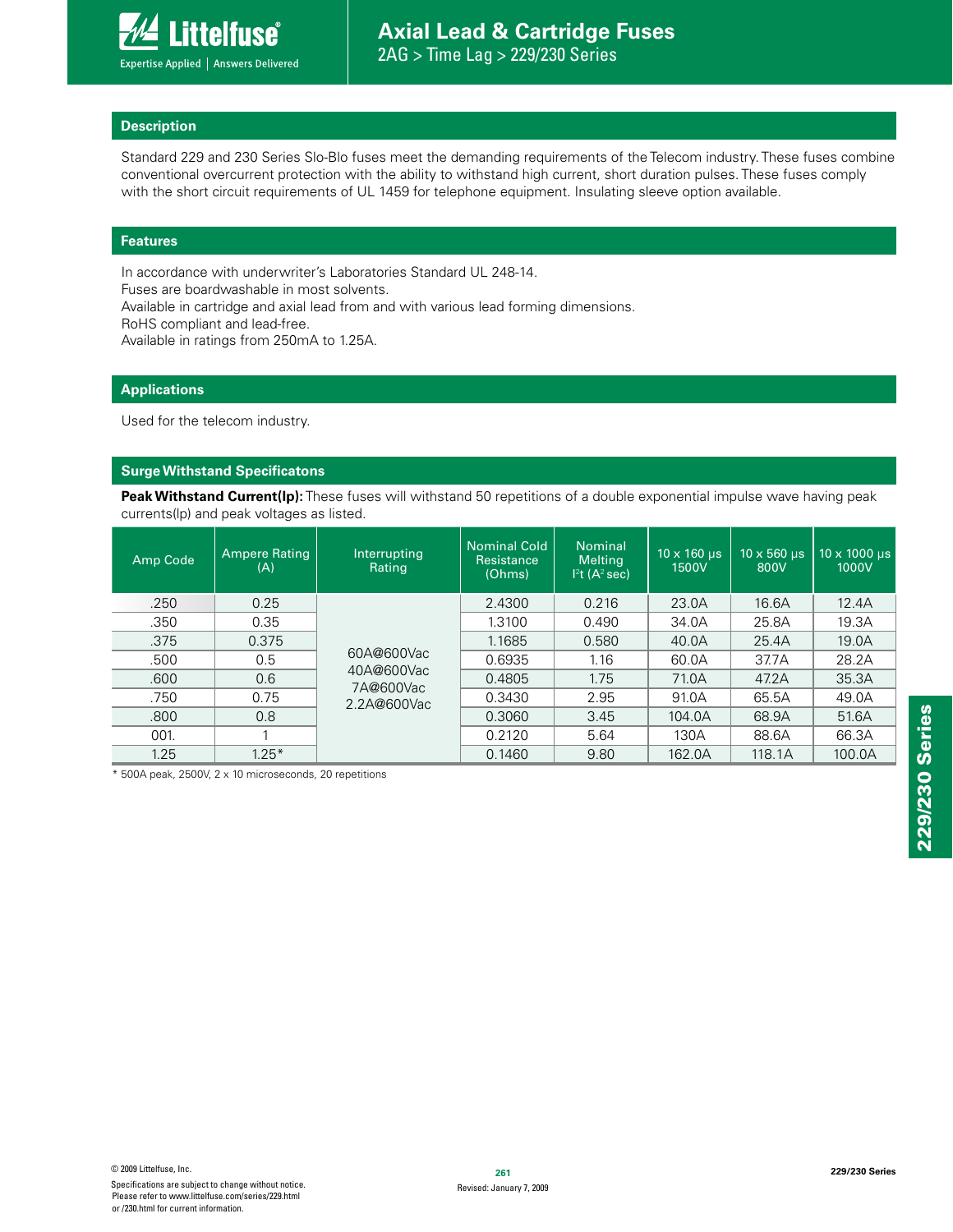## **Interproduction Interacts Axial Lead & Cartridge Fuses**

2AG > Time Lag > 229/230 Series



#### **Temperature Rerating Curve Average Time Current Curves**





#### **Soldering Parameters - Wave Soldering**



#### **Recommended Process Parameters:**

| <b>Wave Parameter</b>                                | <b>Lead-Free Recommendation</b>   |  |  |
|------------------------------------------------------|-----------------------------------|--|--|
| Preheat:<br>(Depends on Flux Activation Temperature) | (Typical Industry Recommendation) |  |  |
| Temperature Minimum:                                 | $100^\circ$ C                     |  |  |
| Temperature Maximum:                                 | $150^{\circ}$ C                   |  |  |
| Preheat Time:                                        | 60-180 seconds                    |  |  |
| Solder Pot Temperature:                              | 260° C Maximum                    |  |  |
| Solder DwellTime:                                    | 2-5 seconds                       |  |  |

#### **Recommended Hand-Solder Parameters:**

Solder Iron Temperature: 350° C +/- 5°C Heating Time: 5 seconds max.

#### **Note: These devices are not recommended for IR or Convection Reflow process.**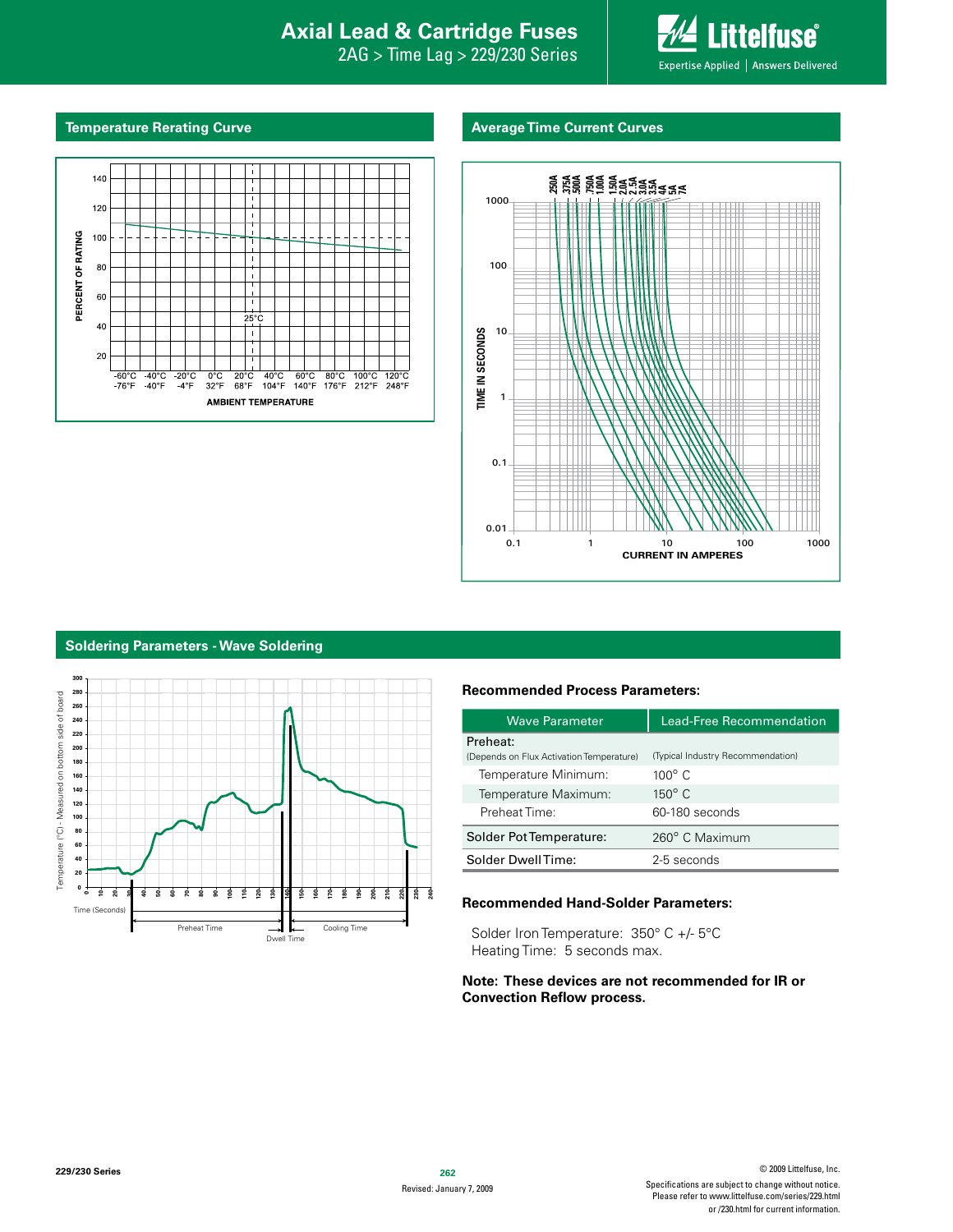

# **Axial Lead & Cartridge Fuses**

 $2AG > Time$  Lag  $> 229/230$  Series

#### **Product Characteristics**

| <b>Materials</b>         | Body: Glass<br>Cap: Nickel-plated brass<br>Leads: Tin-plated Copper |                                                                                   |  |  |
|--------------------------|---------------------------------------------------------------------|-----------------------------------------------------------------------------------|--|--|
| <b>Terminal Strength</b> | MIL-STD-202G, Method 211A, Test<br>Condition A                      |                                                                                   |  |  |
| Solderability            | Reference IEC 60127 Second Edition<br>2003-01 Annex A               |                                                                                   |  |  |
| <b>Product Marking</b>   | $Cap1$ :<br>Cap2:                                                   | Brand logo, current and voltage<br>ratings<br>Series and agency approval<br>marks |  |  |

| <b>Operating Temperature</b> | $-55^{\circ}$ C to $+125^{\circ}$ C                                                                                 |  |  |
|------------------------------|---------------------------------------------------------------------------------------------------------------------|--|--|
| <b>Thermal Shock</b>         | MIL-STD-202G, Method 107G,<br>Test Condition B: (5 cycles -<br>$-65^{\circ}$ C to 125 $^{\circ}$ C)                 |  |  |
| <b>Vibration</b>             | MIL-STD-202G, Method 201A                                                                                           |  |  |
| <b>Humidity</b>              | MIL-STD-202G, Method<br>103B, Test Condition A: High<br>RH (95%) and Elevated<br>temperature(40°C) for 240<br>hours |  |  |
| <b>Salt Spray</b>            | MIL-STD-202G, Method 101D,<br><b>Test Condition B</b>                                                               |  |  |

### **Part Numbering System**



### **Dimensions**

### **229** 000P **Series 230** 000P **Series**